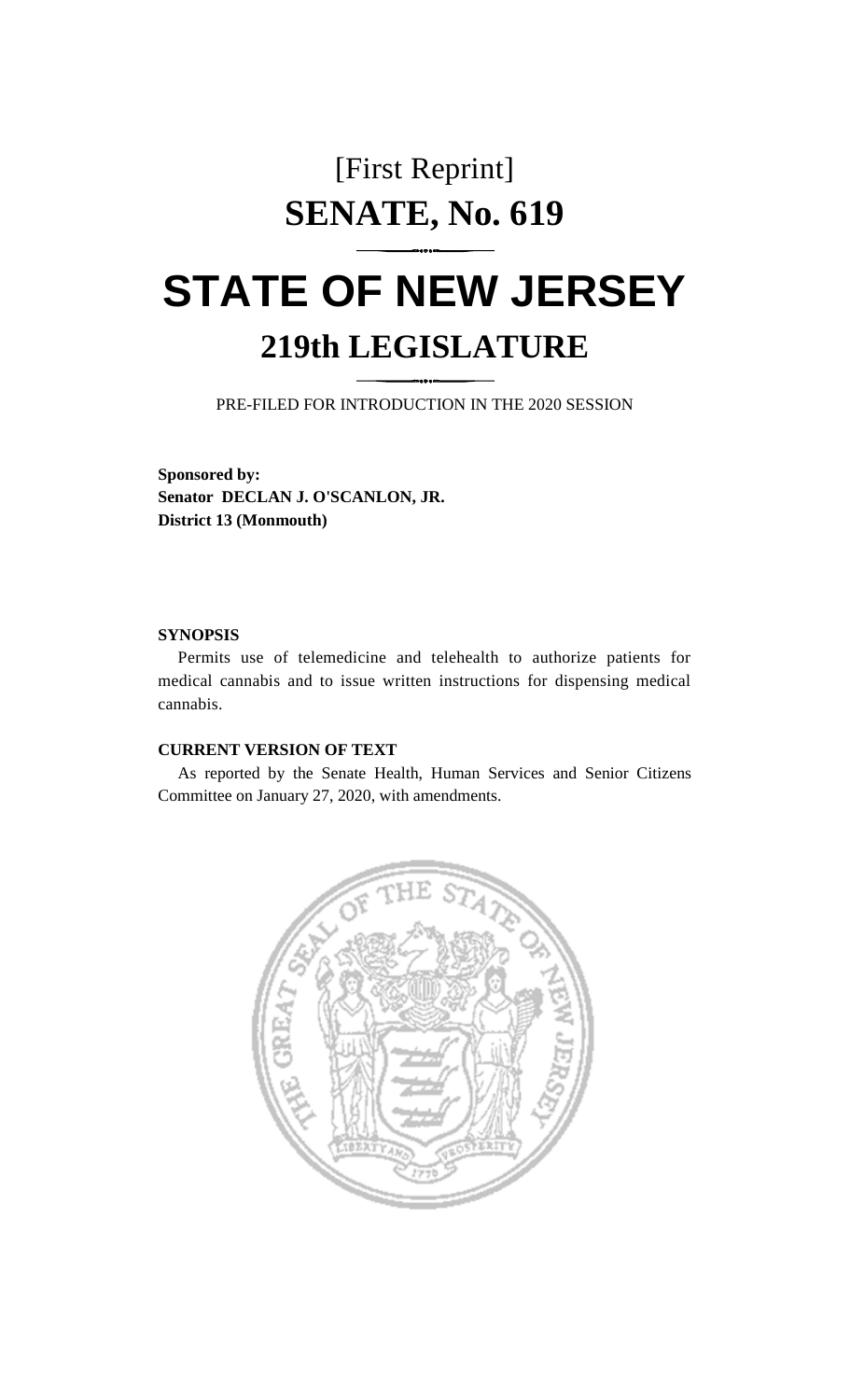**AN ACT** concerning medical cannabis and amending P.L.2019, c.153 and P.L.2009, c.307. **BE IT ENACTED** *by the Senate and General Assembly of the State of New Jersey:* 1. Section 5 of P.L.2019, c.153 (C.24:6I-5.1) is amended to read as follows: 5. a. A health care practitioner shall not be required to be listed publicly in any medical cannabis practitioner registry as a condition of authorizing patients for the medical use of cannabis. b. No authorization for the medical use of cannabis may be issued by a health care practitioner to the practitioner's own self or to a member of the practitioner's immediate family. c. The commission shall establish a process to allow medical cannabis to be dispensed to a patient who has been authorized for the medical use of cannabis and who has initiated the process of registering with the commission pursuant to section 4 of P.L.2009, c.307 (C.24:6I-4), but whose registration has not been completed or subject to other final action by the commission. A patient may be dispensed medical cannabis in quantities of up to a two-week supply during the pendency of the patient's registration, after which time the patient may be dispensed medical cannabis in an amount consistent with the requirements of section 10 of P.L.2009, c.307 (C.24:6I-10). The commission shall impose such restrictions on access to medical cannabis pursuant to this subsection as shall be necessary to protect against fraud, abuse, and diversion. 28 d. For <sup>1</sup> a period of <sup>1</sup> 270 days following the <sup>1</sup> effective <sup>1</sup> date of **I [**enactment of **]**<sup>1</sup> <u>P.L.</u>, c. (C. ) (pending before the Legislature as this bill), a health care practitioner may authorize a 31 patient who is a <sup>1</sup>[child,]<sup>1</sup> resident of a long-term care facility, **[**developmentally disabled**]** has a developmental disability**<sup>1</sup>** , **1** is**1** 33 terminally ill, <sup>1</sup> is<sup>1</sup> receiving hospice care <sup>1</sup> through a licensed hospice care provider**<sup>1</sup>** , or **<sup>1</sup>** is**1** housebound as certified by the patient's physician, for the medical use of cannabis **<sup>1</sup> [**in the course 36 of the health care practitioner's practice of using<sup>1</sup> telemedicine or **telehealth.** <sup>1</sup>[Following the 270 day period after the date of 38 enactment of P.L., c. (C.) (pending before the Legislature 39 as this bill)<sup>T</sup> Thereafter,<sup>1</sup> a health care practitioner may authorize any patient for the medical use of cannabis **<sup>1</sup> [**in the course of the health care practitioner's practice of**]** using**<sup>1</sup>** telemedicine or 42 telehealth, provided that, and except in the case of a patient who is a **[**child, developmentally disabled**]** resident of a long-term care facility, has a developmental disability<sup>1</sup>,  $\frac{1}{1}$  is<sup>1</sup> terminally ill,  $\frac{1}{1}$  is<sup>1</sup> 

**EXPLANATION – Matter enclosed in bold-faced brackets [thus] in the above bill is not enacted and is intended to be omitted in the law.**

**Matter underlined thus is new matter.**

**Matter enclosed in superscript numerals has been adopted as follows: Senate SHH committee amendments adopted January 27, 2020.**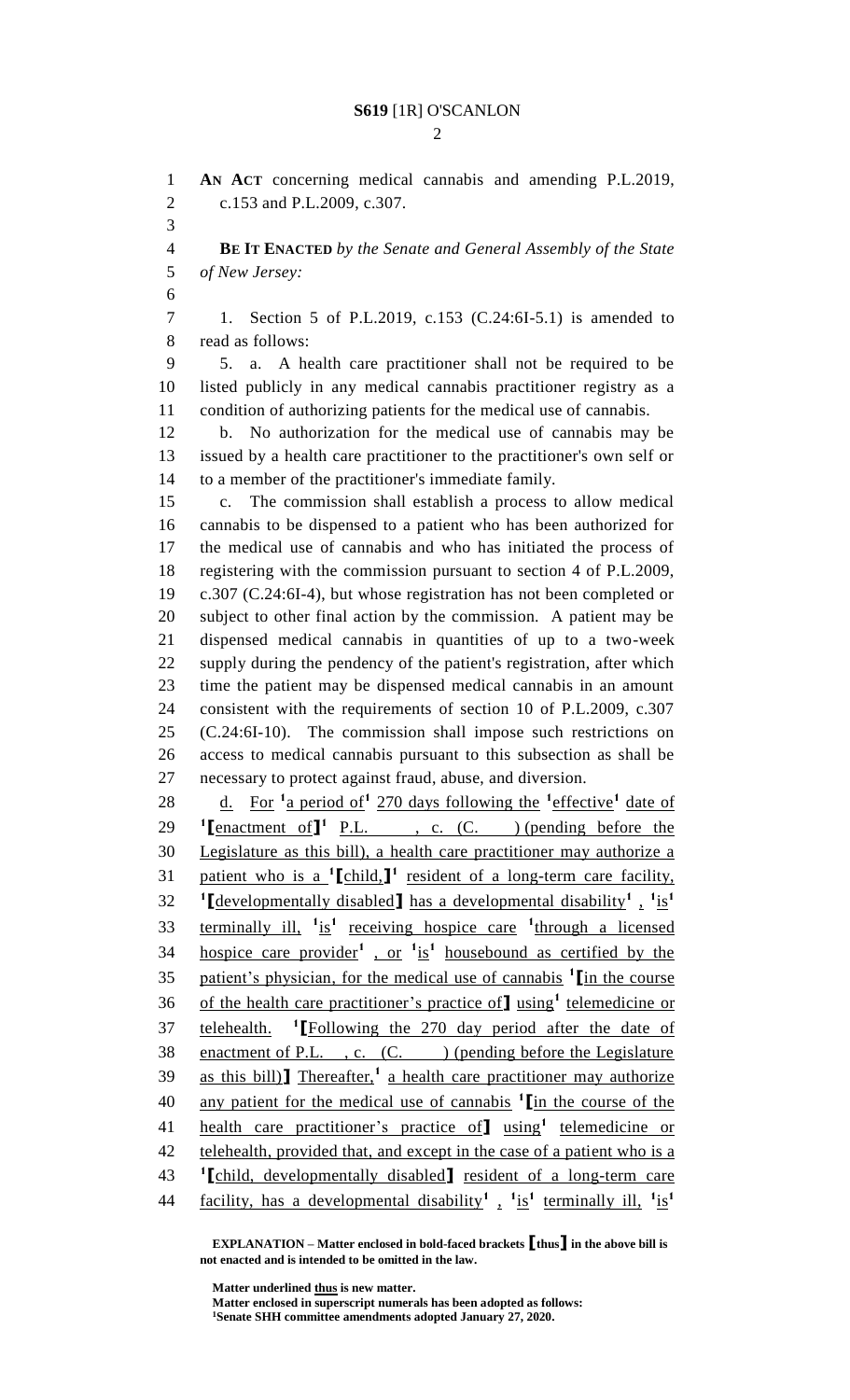1 receiving hospice care <sup>1</sup> from a licensed hospice care provider<sup>1</sup>, or  $1 \text{ is}^1$  housebound <sup>1</sup> as certified by the patient's physician<sup>1</sup>, the patient has had at least one previous in-office **<sup>1</sup> [**visit**]** consultation**<sup>1</sup>** with the health care practitioner prior to the **<sup>1</sup> [**patient's 5 authorization **]** practitioner authorizing the patient<sup>1</sup> for the medical 6 use of cannabis <sup>1</sup> using telemedicine or telehealth<sup>1</sup>. As used in this subsection, "telehealth" and "telemedicine" shall have the same meaning as is provided in section 1 of P.L.2017, 9 c.117 (C.45:1-61). (cf: P.L.2019, c.153, s.5) 2. Section 10 of P.L.2009, c.307 (C.24:6I-10) is amended to read as follows: 10. a. A health care practitioner shall provide written instructions for a registered qualifying patient or the patient's designated caregiver, or an institutional caregiver acting on behalf of the patient, to present to a medical cannabis dispensary or a clinical registrant concerning the total amount of usable cannabis that a patient may be dispensed, in weight, in a 30-day period, which amount shall not exceed the maximum amount that may be authorized for the patient pursuant to subsection f. of this section. b. A health care practitioner may issue multiple written instructions at one time authorizing the patient to receive a total of up to a one-year supply, provided that the following conditions are met: (1) Each separate set of instructions shall be issued for a legitimate medical purpose by the health care practitioner, as provided in P.L.2009, c.307 (C.24:6I-1 et al.); (2) Each separate set of instructions shall indicate the earliest date on which a dispensary or clinical registrant may dispense the cannabis, except for the first dispensation if it is to be filled immediately; and (3) The health care practitioner has determined that providing the patient with multiple instructions in this manner does not create an undue risk of diversion or abuse. c. A registered qualifying patient or the patient's designated caregiver, or an institutional caregiver acting on behalf of a qualifying patient, shall present verification of the patient's or caregiver's registration with the commission, as applicable, and these written instructions to any medical cannabis dispensary or clinical registrant at the time the patient or caregiver requests the dispensing or delivery of medical cannabis, which medical cannabis dispensary or clinical registrant shall verify and log the documentation presented. An institutional caregiver shall additionally present an authorization executed by the patient certifying that the institutional caregiver is authorized to obtain

medical cannabis on behalf of the patient. A health care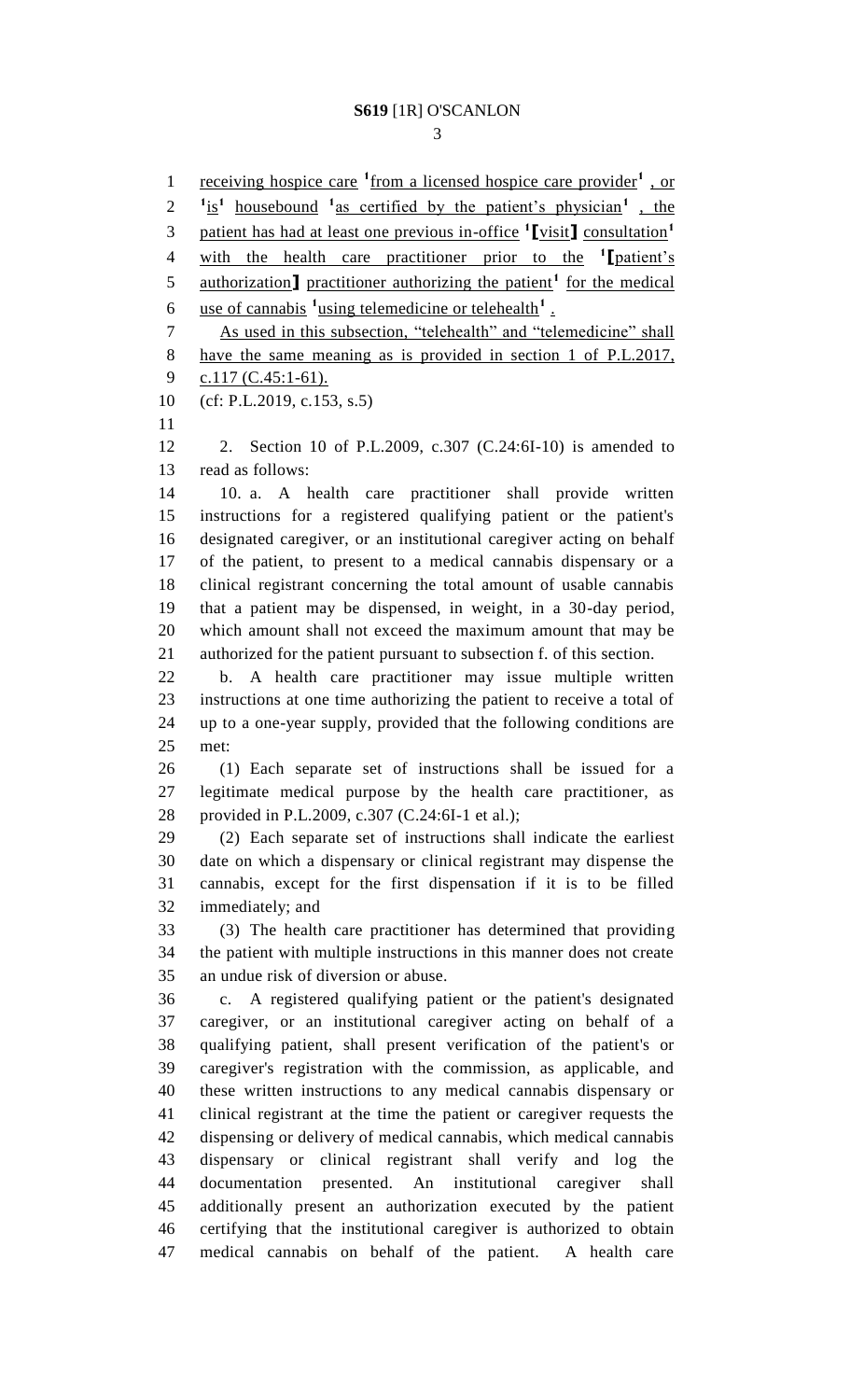practitioner may provide a copy of a written instruction by 2 electronic or other means,  $\frac{\text{including}}{2}$   $\frac{1}{2}$  but not limited to, telemedicine and telehealth, as determined by the commission, directly to a medical cannabis dispensary or a clinical registrant on behalf of a registered qualifying patient. The dispensation of medical cannabis pursuant to any written instructions shall occur within one year of the date that the instructions were written or become eligible for dispensing, whichever is later, or the instructions are void.

d. (Deleted by amendment, P.L.2019, c.153)

 e. Prior to dispensing medical cannabis to a qualifying patient, the patient's designated caregiver, or an institutional caregiver, the medical cannabis dispensary or clinical registrant shall access the system established pursuant to section 11 of P.L.2009, c.307 (C.45:1-45.1) to ascertain whether medical cannabis was dispensed to or on behalf of the patient by any medical cannabis dispensary or clinical registrant within the preceding 30 days. Upon dispensing medical cannabis to a qualifying patient, the patient's designated caregiver, or an institutional caregiver, the medical cannabis dispensary or clinical registrant shall transmit to the patient's health care practitioner information concerning the amount, strain, and form of medical cannabis that was dispensed.

 f. (1) Except as provided in paragraph (2) of this subsection, for a period of 18 months after the effective date of P.L.2019, c.153 (C.24:6I-5.1 et al.), the maximum amount of usable cannabis that a patient may be dispensed, in weight, in a 30-day period, shall be three ounces. Commencing 18 months after the effective date of P.L.2019, c.153 (C.24:6I-5.1 et al.), the maximum amount of usable cannabis that a patient may be dispensed shall be prescribed by the commission by regulation.

 (2) The monthly limits set forth in paragraph (1) of this subsection shall not apply to patients who are terminally ill or who are currently receiving hospice care through a licensed hospice, which patients may be dispensed an unlimited amount of medical cannabis. Qualifying patients who are not receiving hospice care or who are not terminally ill may petition the commission, on a form and in a manner as the commission shall require by regulation, for an exemption from the monthly limits set forth in paragraph (1) of this paragraph, which petition the commission shall approve if the commission finds that granting the exemption is necessary to meet the patient's treatment needs and is consistent with the provisions of P.L.2009, c.307 (C.24:6I-1 et al.).

 g. The commission shall establish, by regulation, curricula for health care practitioners and for staff at medical cannabis dispensaries and clinical registrants:

 (1) The curriculum for health care practitioners shall be designed to assist practitioners in counseling patients with regard to the quantity, dosing, and administration of medical cannabis as